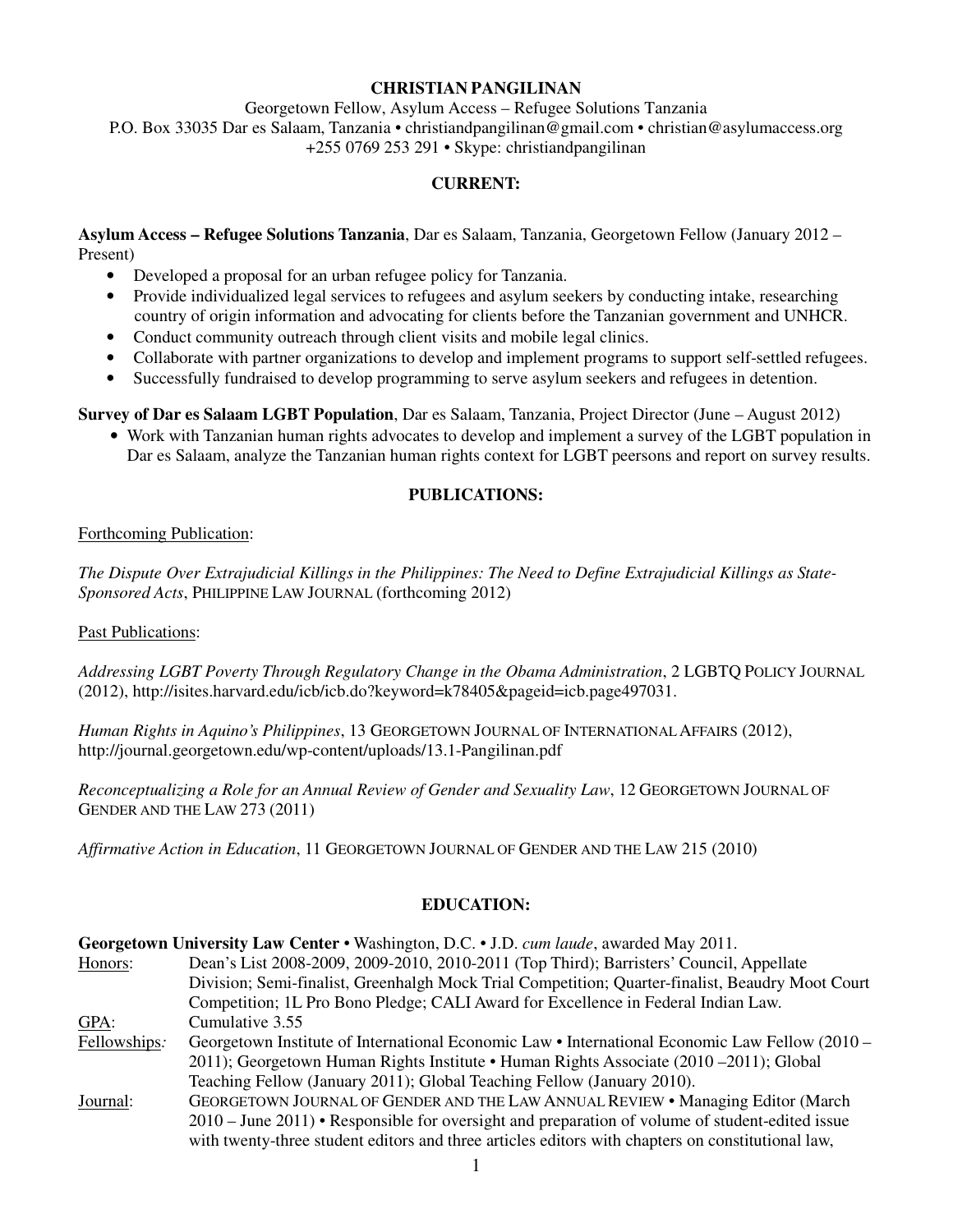|                                                                                                | family law, and employment discrimination law and health care access • Directly supervised<br>research and writing of three student articles.                                                                                                                                                                                                                 |  |
|------------------------------------------------------------------------------------------------|---------------------------------------------------------------------------------------------------------------------------------------------------------------------------------------------------------------------------------------------------------------------------------------------------------------------------------------------------------------|--|
| <b>Writing</b>                                                                                 |                                                                                                                                                                                                                                                                                                                                                               |  |
| Competitions:                                                                                  | 2010-11 American Indian Law Review Writing Competition • Second Place • Preventing<br>Unreasonable Sentences: Guidance on Tribal Court Sentences and the U.S. Sentencing Guidelines.                                                                                                                                                                          |  |
| Moot Court:                                                                                    | 2011 Georgetown Philip C. Jessup International Law Moot Court Team • Coach (December 2010 –<br>March 2011) • Finalist team, Mid-Atlantic Super-Regional Rounds • Best Memorial Award.<br>2010 Georgetown Philip C. Jessup International Law Moot Court Team • Team Member (October<br>2009 – March 2010) • Finalist team, Mid-Atlantic Super-Regional Rounds. |  |
| Activities:                                                                                    | Outlaw Student Organization (Treasurer $2010 - 2011$ ) • Organized first Outlaw Public Interest<br>Career Fair and other student events; Volunteer • D.C. Earned Income Tax Credit Campaign.                                                                                                                                                                  |  |
|                                                                                                | University of York • York, England • M.A. English Literary Studies, awarded October 2008.                                                                                                                                                                                                                                                                     |  |
| Honors:                                                                                        | Graduated with distinction.                                                                                                                                                                                                                                                                                                                                   |  |
| Ateneo de Manila University Law School • Makati City, Philippines • Courses taken 2006 – 2007. |                                                                                                                                                                                                                                                                                                                                                               |  |
| Activities:                                                                                    | Winning team: (1) Human Relations Moot Court; (2) Colayco Cup International Law Moot Court;<br>(3) Philip C. Jessup International Law Moot Court Intramurals;<br>(4) Philip C. Jessup International Law Moot Court Philippine National Rounds.                                                                                                                |  |
|                                                                                                | Philippine National Philip C. Jessup International Law Moot Court Team Member (2006 - 2007)<br>• Fourth Place, Alona E. Evans Award for best brief.                                                                                                                                                                                                           |  |
| Publication:                                                                                   | 2007 PHILIP C. JESSUP INT'L L. MOOTCT. COMP. [i] (2007) (competition brief).                                                                                                                                                                                                                                                                                  |  |
|                                                                                                | University of British Columbia • Vancouver, B.C. • B.A. English Hons., awarded November 2005.                                                                                                                                                                                                                                                                 |  |
| Honors:                                                                                        | Full Undergraduate Entrance Scholarship; Dean's List, 2002-03.                                                                                                                                                                                                                                                                                                |  |
| Awards:                                                                                        | First Prize Essay, 2002 UBC Arts One Program Annual Essay Contest.                                                                                                                                                                                                                                                                                            |  |

# **CLINICAL EDUCATION:**

**D.C. Law Students in Court Clinic**, Student Attorney (August 2010 – May 2011)

Represented clients in Landlord Tenant Branch of D.C. Superior Court. Investigated housing conditions on-site, wrote and filed pleadings, conducted negotiations and performed in-court representation. Advised persons with landlord-tenant and other problems during in-office and in-court intake sessions.

# **Georgetown D.C. Street Law Community Clinic**, Instructor **(**May – July 2009)

Created and implemented two different sets of lesson plans for staff at a D.C. shelter and for inmates at the D.C. Correctional Treatment Facility.

# **LEGAL EXPERIENCE:**

**Georgetown University Law Center**, Washington, D.C., Dean's Fellow (August 2011 – January 2012)

• Produced memoranda on international LGBT rights issues. Assisted in the administration of Georgetown University Law Center's Graduate Programs including its LL.M. and S.J.D. programs.

**The Asia Foundation, Law and Human Rights Unit**, Manila, Philippines, Legal Intern (June – August 2011)

• Produced substantive research paper on extrajudicial killings and human rights. Monitored human rights training workshops. Performed legal research on judicial reform.

**American Civil Liberties Union, National Prison Project**, Washington, D.C,. Law Clerk (January – April 2011)

• Conducted research and wrote memoranda in support of prison conditions litigation. Interviewed clients.

## **Georgetown D.C. Street Law Clinic After School Kids Program**, Instructor (October – December 2010; October 2009 – April 2010)

• Created and implemented lesson plans for juveniles in need of supervision on topics including free speech